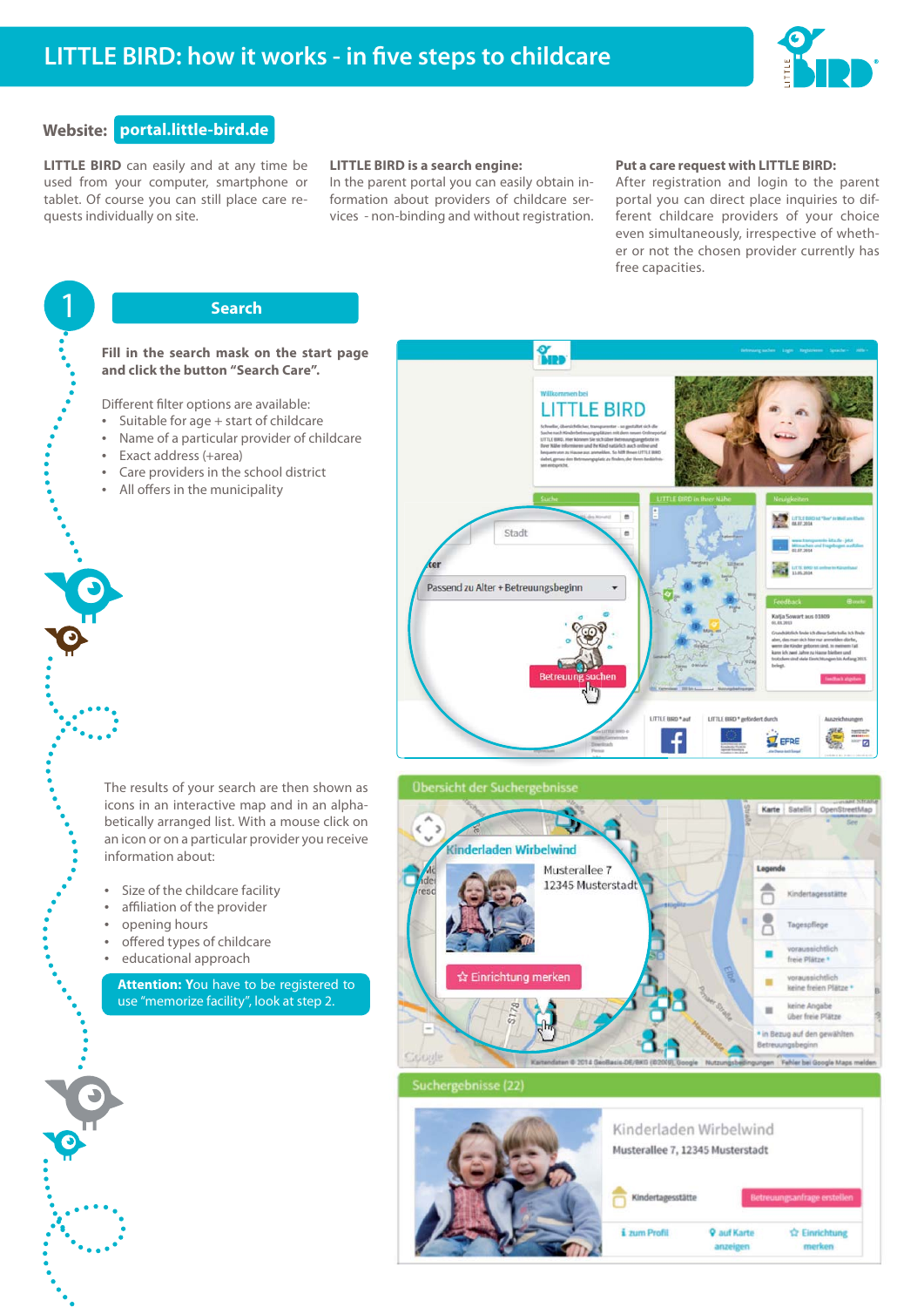## 2 **Registration**

**Clicking on "Register" in the navigation bar takes you to a one-time input of your per**sonal data in order to create a user profile.

- Cookies and JavaScript have to be activated in the browser
- Choose user name and password (at least eight characters, one capital letter, one small letter)
- Fill in all of the fields (to receive a confirmation email please make sure to enter a valid e-mail address)
- Agree to the terms of use and to the data privacy statement
- Click "register"
- Confirm the confirmation email in your private mailbox
- Log in with user name and password

## **Now you are able to:**

- Memorize childcare providers
- Save your search

3

• Place care requests

# **Place a childcare request**

**Clicking on the button "Create inquiry" takes you to an input mask for your personal data.**

- All entries labeled with \* are mandatory (information about custodians/ parents/ subsequent contractual partner, child and care requirement)
- Optional: setting priorities
- Send inquiry: using your entered data the provider of childcare gets informed about your interest in a place
- This procedure can be repeated for further providers of your choice (number can be limited!)

If you want to create a template that can be used for further requests you have to consent to data storage.





 $-$  0

 $\cdot$  0

 $-10$ 

Titel

Titel

Vorname\*

Maria

Nachname\* Muster

Kontakt/Err

möglicher abweichender Geburtsry and dicher abweichende